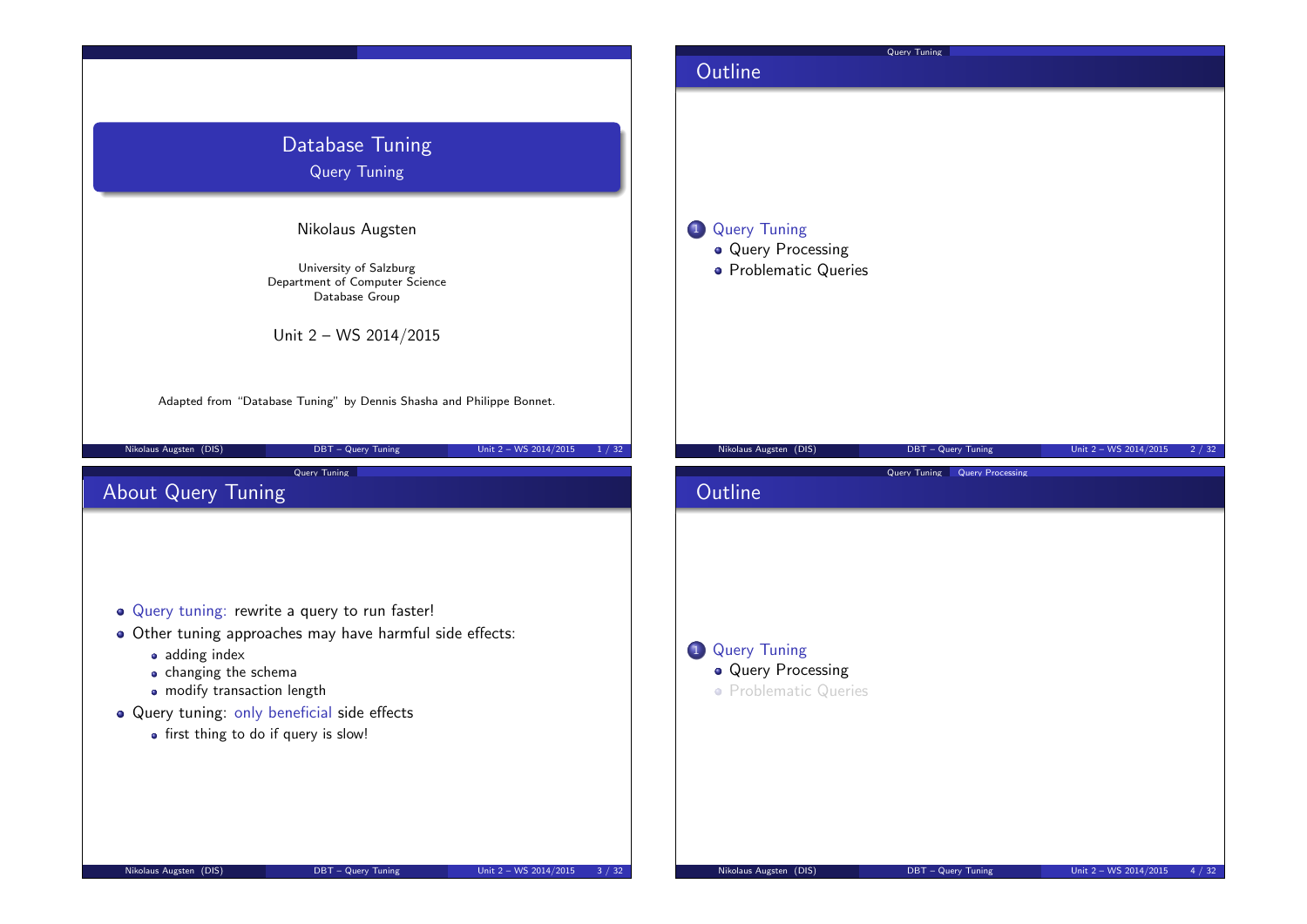#### Query Tuning Query Processing Steps in Query Processing 1. Parser • input: SQL query output: relational algebra expression 2. Optimizer • input: relational algebra expression output: query plan 3. Execution engine • input: query plan output: query result Nikolaus Augsten (DIS) DBT – Query Tuning Unit 2 – WS 2014/2015 5 / 32 Query Processing 1. Parser Parser: • Input: SQL query from user Example: SELECT balanace FROM account WHERE balance < 2500 • Output: relational algebra expression Example:  $\sigma_{\text{balance} < 2500}(\Pi_{\text{balance}}(\text{account}))$ • Algebra expression for a given query not unique! Example: The following relational algebra expressions are equivalent.  $\bullet$   $\sigma_{\text{balance} < 2500}(\Pi_{\text{balance}}(\text{account}))$  $\bullet$   $\Pi_{\text{balance}}(\sigma_{\text{balance}<2500}(\text{account}))$ Nikolaus Augsten (DIS) DBT – Query Tuning Unit 2 – WS 2014/2015 6 / 32 Query Tuning Query Processing 2. Optimizer Optimizer: • Input: relational algebra expression Example:  $\Pi_{balance}(\sigma_{balance} \leq 2500(\text{account}))$ · Output: query plan Example: Π<sub>balance</sub>  $\sigma_{halance < 2500}$ use index 1 account • query plan is selected in three steps: Query Tuning Query Processing A) Equivalence Transformation Equivalence of relational algebra expressions: • equivalent if they generate the same set of tuples on every legal database instance legal: database satisfies all integrity constraints specified in the database schema **Equivalence rules:** • transform one relational algebra expression into equivalent one • similar to numeric algebra:  $a + b = b + a$ ,  $a(b + c) = ab + ac$ , etc. • Why producing equivalent expressions?  $\bullet$  equivalent algebraic expressions give the same result

• but usually the execution time varies significantly

A) equivalence transformation

B) annotation of the relational algebra expression C) cost estimation for different query plans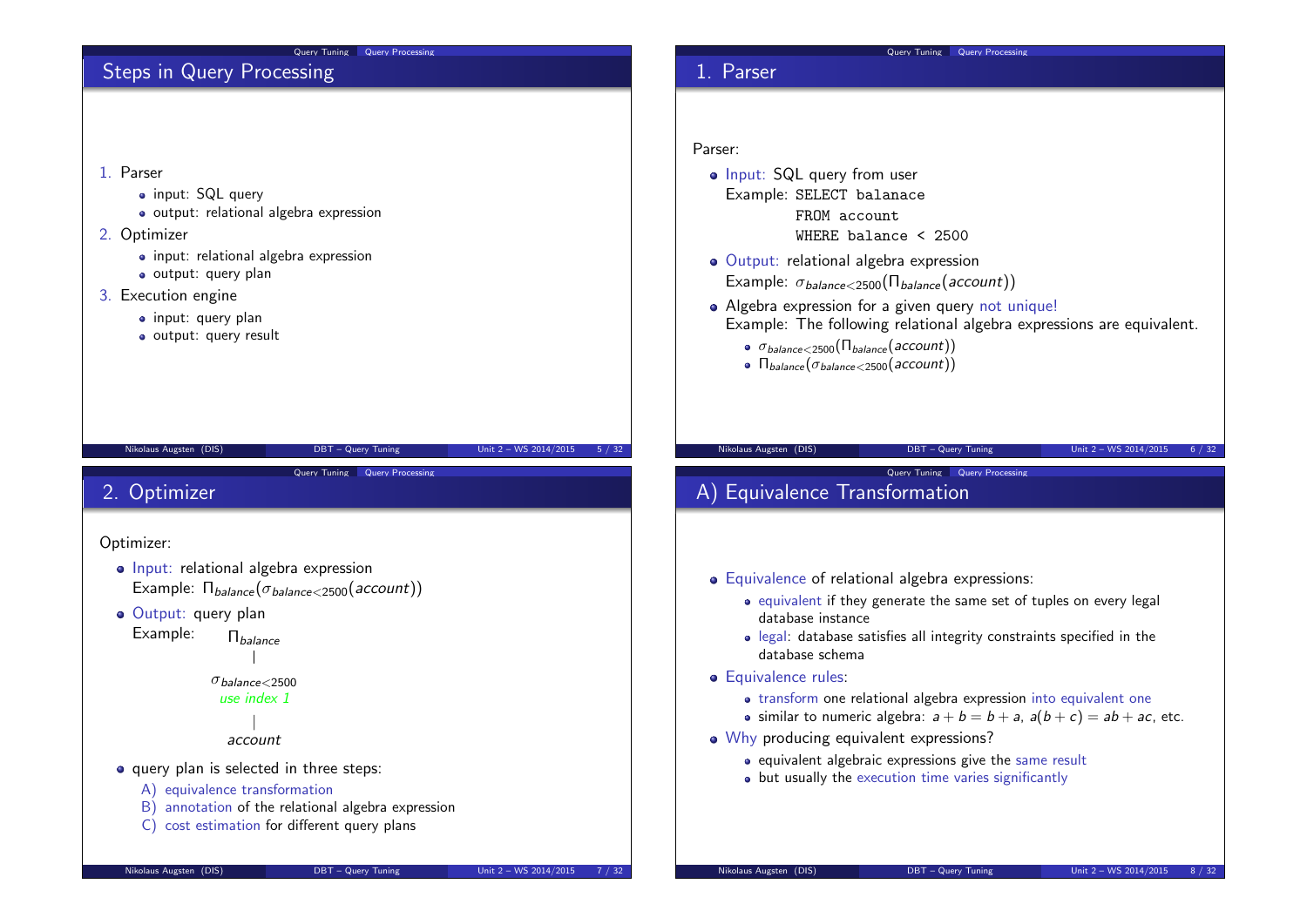## Equivalence Rules – Examples

Selection operations are commutative:  $\sigma_{\theta_1}(\sigma_{\theta_2}(E)) = \sigma_{\theta_2}(\sigma_{\theta_1}(E))$ 

Query Tuning Query Processing

- $\bullet$  E is a relation (table)
- $\theta_1$  and  $\theta_2$  are conditions on attributes, e.g. E.sallary < 2500
- $\bullet$   $\sigma_{\theta}$  selects all tuples that satisfy  $\theta$
- Selection distributes over the theta-join operation if  $\theta_1$  involves only attributes of  $E_1$  and  $\theta_2$  only attributes of  $E_2$ :

 $\sigma_{\theta_1 \wedge \theta_2} (E_1 \bowtie_{\theta} E_2) = (\sigma_{\theta_1}(E_1)) \bowtie_{\theta} (\sigma_{\theta_2}(E_2))$ 

- $\bullet$   $\bowtie$  is the theta-join; it pairs tuples from the input relations (e.g.,  $E_1$ ) and  $E_2$ ) that satisfy condition  $\theta$ , e.g.  $E_1$  accountID =  $E_2$ .ID
- Natural join is associative:  $(E_1 \Join E_2) \Join E_3 = E_1 \Join (E_2 \Join E_3)$ 
	- the join condition in the natural join is equality on all attributes of the two input relations that have the same name

Nikolaus Augsten (DIS) DBT – Query Tuning Unit 2 – WS 2014/2015 9 / 32

Many other rules can be found in Silberschatz et al.,"Database System Concepts"

Query Tuning Query Processing Equivalence Rules – Example Query

**•** Equivalent relational algebra expressions:

Πcustomer-name  $\sigma_{branch-city}$  Brooklyn ∧ balance < 1000  $\bowtie$ hranch account depositor = Πcustomer-name  $\bowtie$ on  $\sigma$ branch-city=Brooklyn  $\sigma$ balance $<$ 1000 branch account depositor Nikolaus Augsten (DIS) DBT – Query Tuning Unit 2 – WS 2014/2015 11 / 32

## Query Tuning Query Processing Equivalence Rules – Example Query

Schema:

branch(branch-name, branch-city, assets) account(account-number, branch-name, balance) depositor(customer-name,account-number)

• Query:

SELECT customer-name FROM branch, account, depositor WHERE branch-city=Brooklyn AND balance  $<$  1000 AND  $branch\cdot branch\cdot name = account\cdot branch\cdot name$  AND  $account$ .account-number  $=$  depositor.account-number

Query Tuning Query Processing

#### Nikolaus Augsten (DIS) DBT – Query Tuning Unit 2 – WS 2014/2015 10 / 32

# B) Annotation: Creating Query Plans

- Algebra expression is not a query plan.
- Additional decisions required:
	- which indexes to use, for example, for joins and selects?
	- which algorithms to use, for example, sort-merge vs. hash join?
	- materialize intermediate results or pipeline them?
	- etc.
- Each relational algebra expression can result in many query plans.
- Some query plans may be better than others!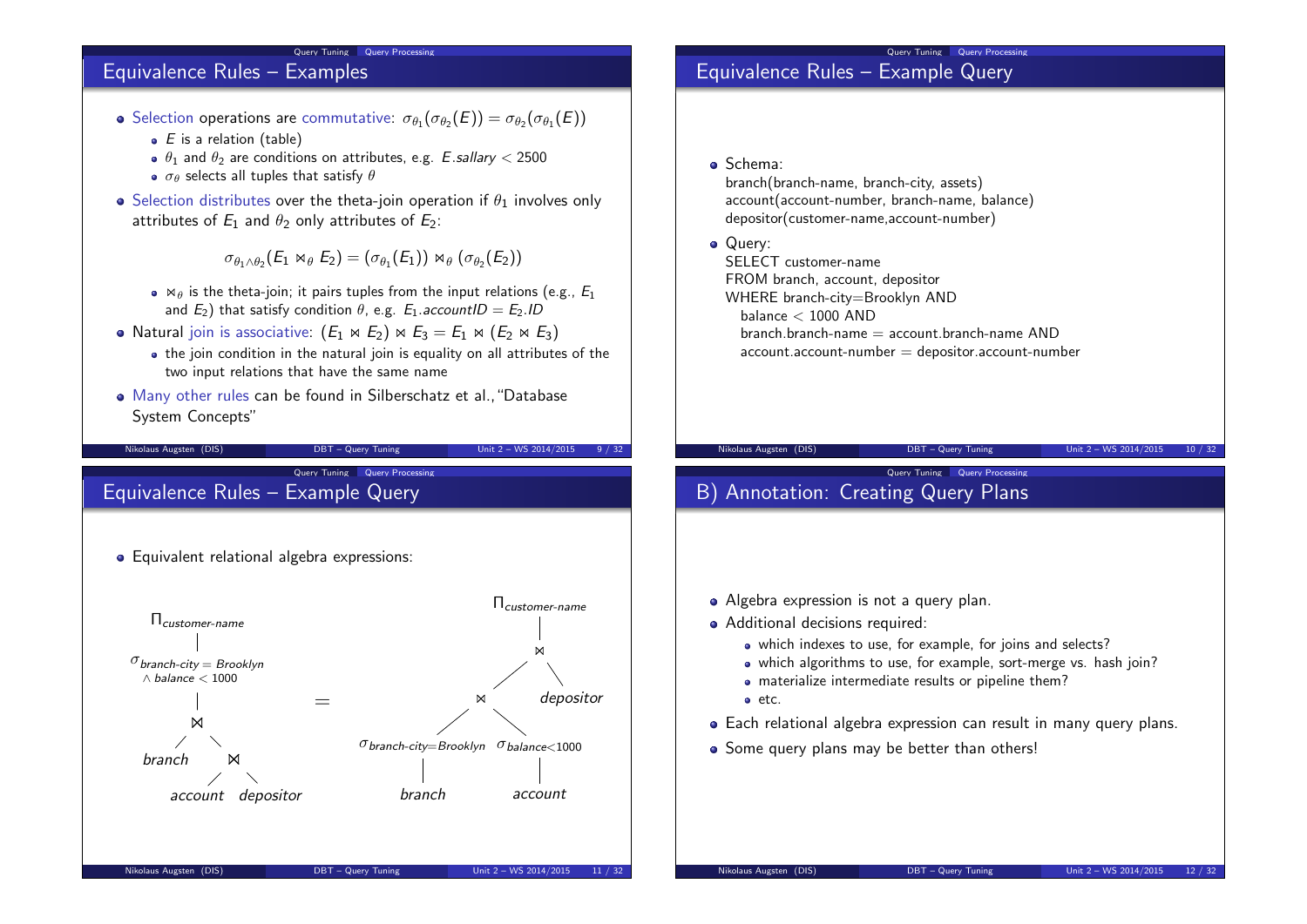

- Catalog information: database maintains statistics about relations
- **•** Example statistics:
	- number of tuples per relation
	- number of blocks on disk per relation
	- number of distinct values per attribute
	- histogram of values per attribute
- Statistics used to estimate cost of operations, for example
	- selection size estimation
	- $\bullet$  join size estimation
	- **•** projection size estimation
- **•** Problems:
	- cost can only be estimated
	- updating statistics is expensive, thus they are often out of date

• Solutions:

Choose cheapest plan among the promising plans using pruning.

• Problem: Estimating cost for all possible plans too expensive.

• Apply heuristics to choose promising query plans.

**•** pruning: stop early to evaluate a plan heuristics: do not evaluate all plans

**•** perform selections as early as possible

Real databases use a combination:

**•** perform projections early • avoid Cartesian products

**•** Examples of heuristics: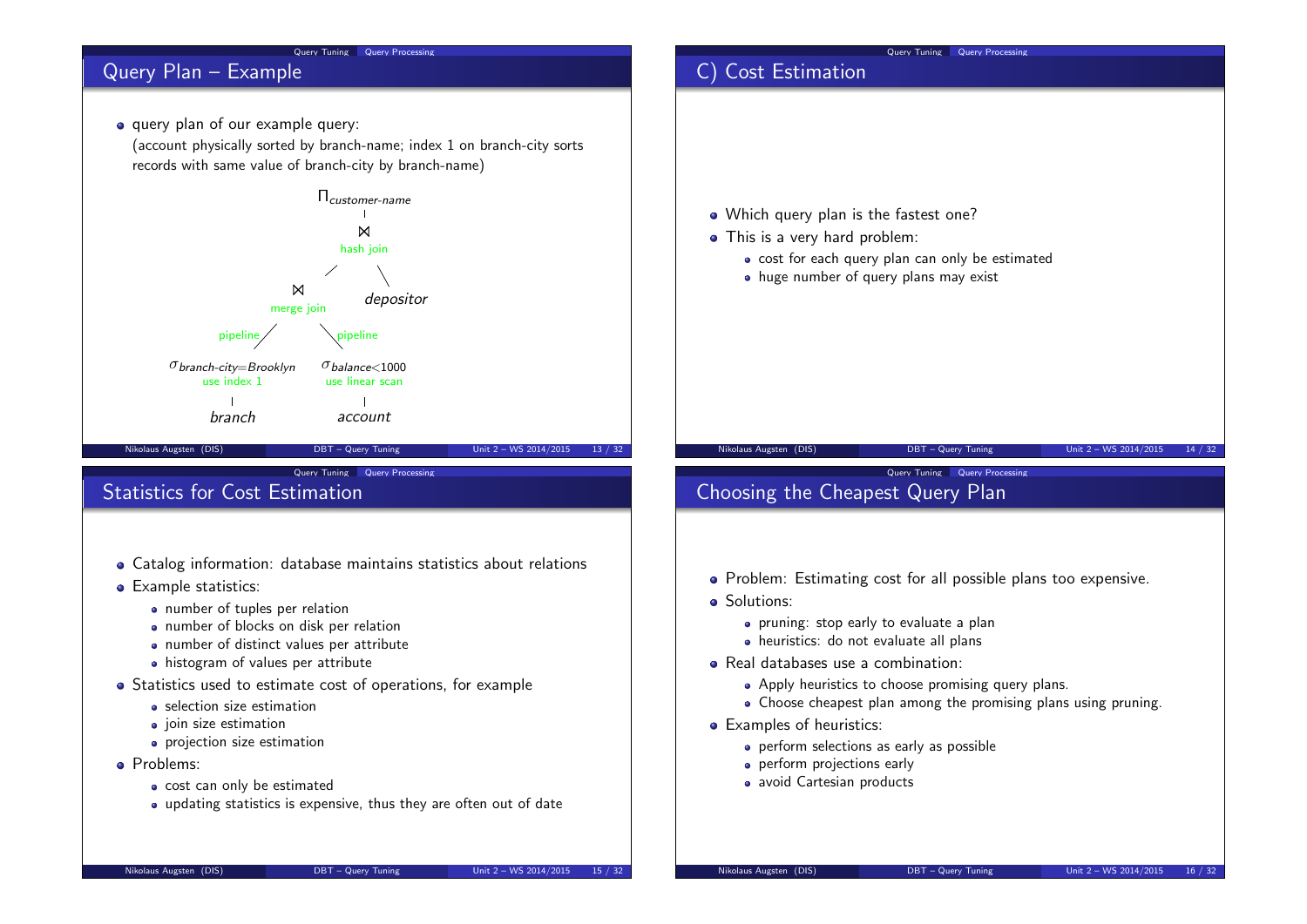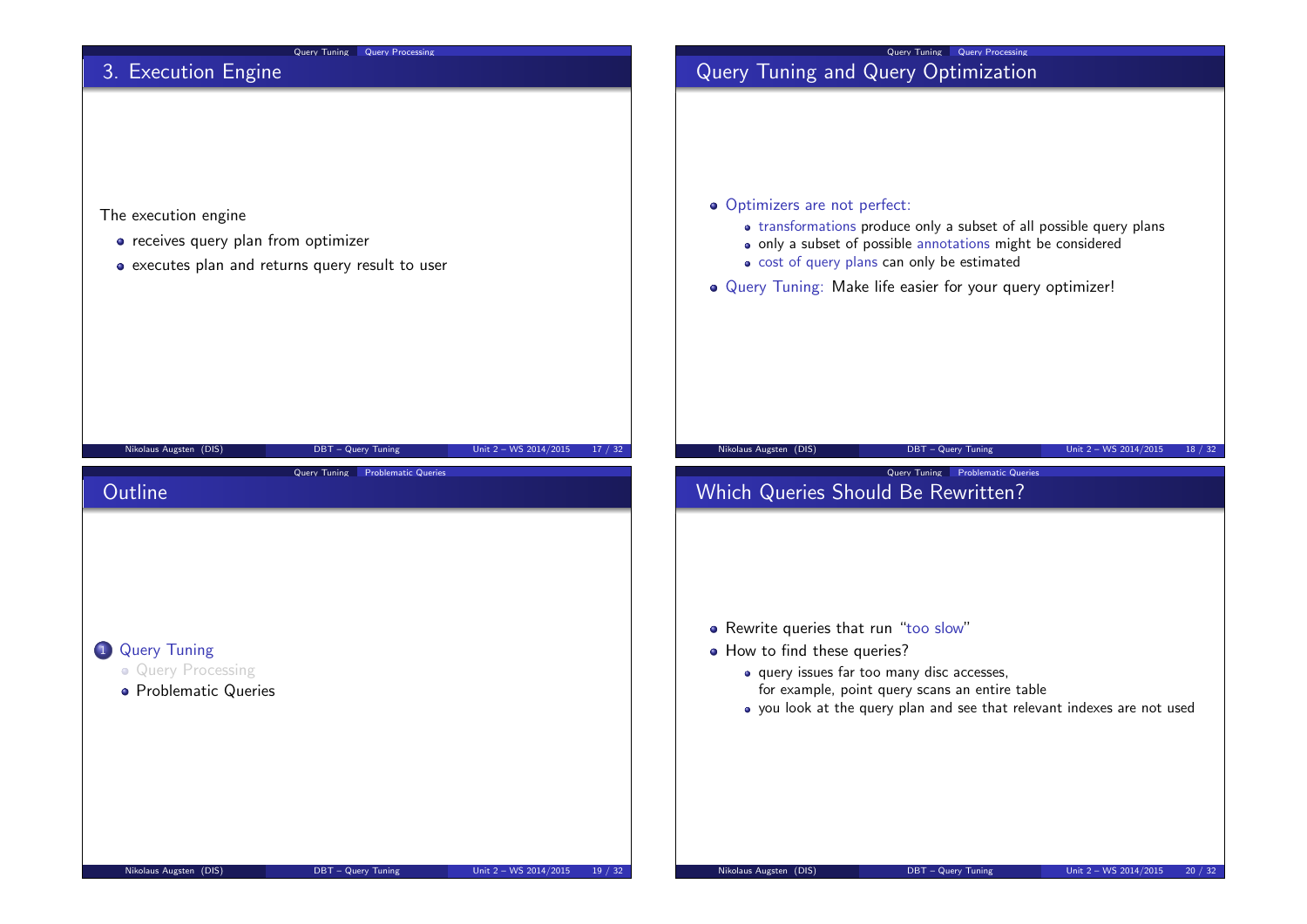### Query Tuning Problematic Queries

## Running Example

- Employee(ssnum,name,manager,dept,salary,numfriends)
	- clustering index on ssnum
	- non-clustering index on name
	- non-clustering index on dept
	- keys: ssnum, name
- Students(ssnum,name,course,grade)
	- clustering index on ssnum
	- non-clustering index on name
	- keys: ssnum, name
- Techdept(dept,manager,location)
	- clustering index on dept
	- key: dept
	- manager may manage many departments
	- a location may contain many departments

#### Nikolaus Augsten (DIS) DBT – Query Tuning Unit 2 – WS 2014/2015 21 / 32

Query Tuning Problematic Queries

## Non-Correlated Subqueries

- Many systems handle subqueries inefficiently.
- Non-correlated: attributes of outer query not used in inner query.
- Querv:

SELECT ssnum FROM Employee WHERE dept IN (SELECT dept FROM Techdept)

- May lead to inefficient evaluation:
	- check for each employee whether they are in Techdept • index on Employee.dept not used!
- **Equivalent query:**

SELECT ssnum FROM Employee, Techdept WHERE Employee.dept = Techdept.dept

- **•** Efficient evaluation:
	- look up employees for each dept in Techdept
	- use index on Employee.dept

Nikolaus Augsten (DIS) DBT – Query Tuning Unit 2 – WS 2014/2015 23 / 32

## DISTINCT

- **How can DISTINCT hurt?** 
	- DISTINCT forces sort or other overhead.
	- If not necessary, it should be avoided.
- Query: Find employees who work in the information systems department.

SELECT DISTINCT ssnum FROM Employee WHERE dept  $=$  'information systems'

- DISTINCT not necessary:
	- ssnum is a key of Employee, so it is also a key of a subset of Employee.
	- Note: Since an index is defined on ssnum, there is likely to be no overhead in this particular examples.

Query Tuning Problematic Queries

#### Nikolaus Augsten (DIS) DBT – Query Tuning Unit 2 – WS 2014/2015 22 / 32

Query Tuning Problematic Queries

## Temporary Tables

- Temporary tables can hurt in the following ways:
	- force operations to be performed in suboptimal order (optimizer often does a very good job!)
	- creating temporary tables i.s.s. $^1$  causes catalog update possible concurrency control bottleneck
	- system may miss opportunity to use index
- Temporary tables are good:
	- to rewrite complicated correlated subqueries
	- to avoid ORDER BYs and scans in specific cases (see example)

<sup>1</sup>in some systems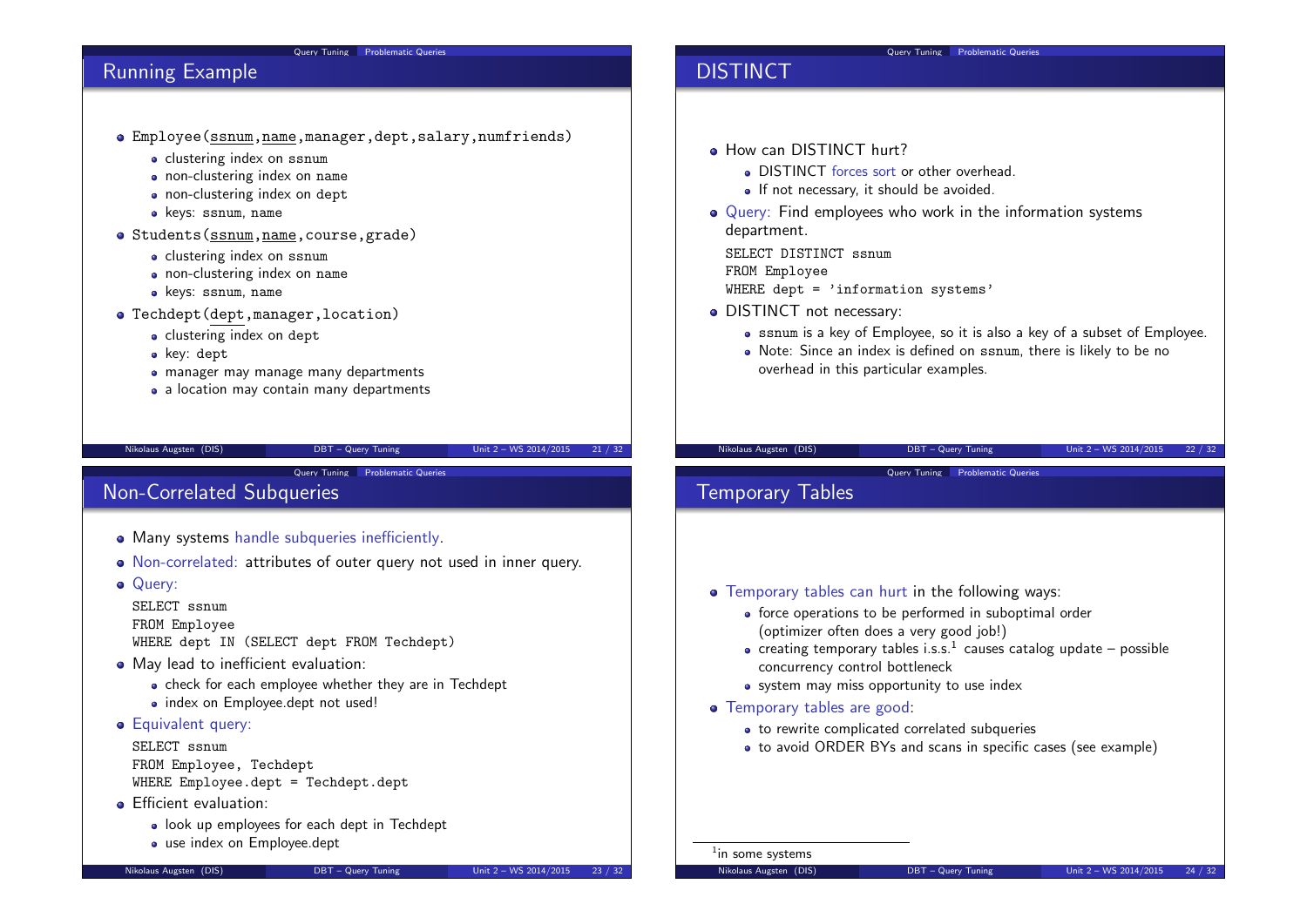### Query Tuning Problematic Queries

## Unnecessary Temporary Table

Query: Find all IT department employees who earn more than 40000. SELECT \* INTO Temp FROM Employee

WHERE salary > 40000

SELECT ssnum FROM Temp WHERE Temp.dept =  $'IT'$ 

- Inefficient SQL:
	- index on dept can not be used
	- overhead to create Temp table (materialization vs. pipelining)
- Efficient SQL:

```
SELECT ssnum
FROM Employee
WHERE Employee.dept = 'IT'
      AND salary > 40000
```
Nikolaus Augsten (DIS) DBT – Query Tuning Unit 2 – WS 2014/2015 25 / 32

Query Tuning Problematic Queries

## Don't use HAVING where WHERE is enough

- Query: Find average salary of the IT department.
- Inefficient SQL:

SELECT AVG(salary) as avgsalary, dept FROM Employee GROUP BY dept HAVING dept =  $'IT'$ 

- Problem: May first compute average for employees of all departments.
- **•** Efficient SQL: Compute average only for relevant employees.

```
SELECT AVG(salary) as avgsalary, dept
FROM Employee
WHERE dept = 'IT'GROUP BY dept
```
### Query Tuning Problematic Queries Joins: Use Clustering Indexes and Numeric Values

- Query: Find all students who are also employees.
- Inefficient SQL:

SELECT Employee.ssnum FROM Employee, Student WHERE Employee.name = Student.name

**•** Efficient SQL:

SELECT Employee.ssnum FROM Employee, Student WHERE Employee.ssnum = Student.ssnum

- **a** Benefits:
	- Join on two clustering indexes allows merge join (fast!).
	- Numerical equality is faster evaluated than string equality.

```
Nikolaus Augsten (DIS) DBT – Query Tuning Unit 2 – WS 2014/2015 26 / 32
```
Query Tuning Problematic Queries

```
Use Views with Care (I/II)
```
- Views: macros for queries
	- queries look simpler
	- but are never faster and sometimes slower
- Creating a view:

CREATE VIEW Techlocation AS SELECT ssnum, Techdept.dept, location FROM Employee, Techdept WHERE Employee.dept = Techdept.dept

• Using the view:

SELECT location FROM Techlocation  $WHERE$  ssnum = 452354786

• System expands view and executes:

SELECT location FROM Employee, Techdept WHERE Employee.dept = Techdept.dept AND ssnum = 452354786